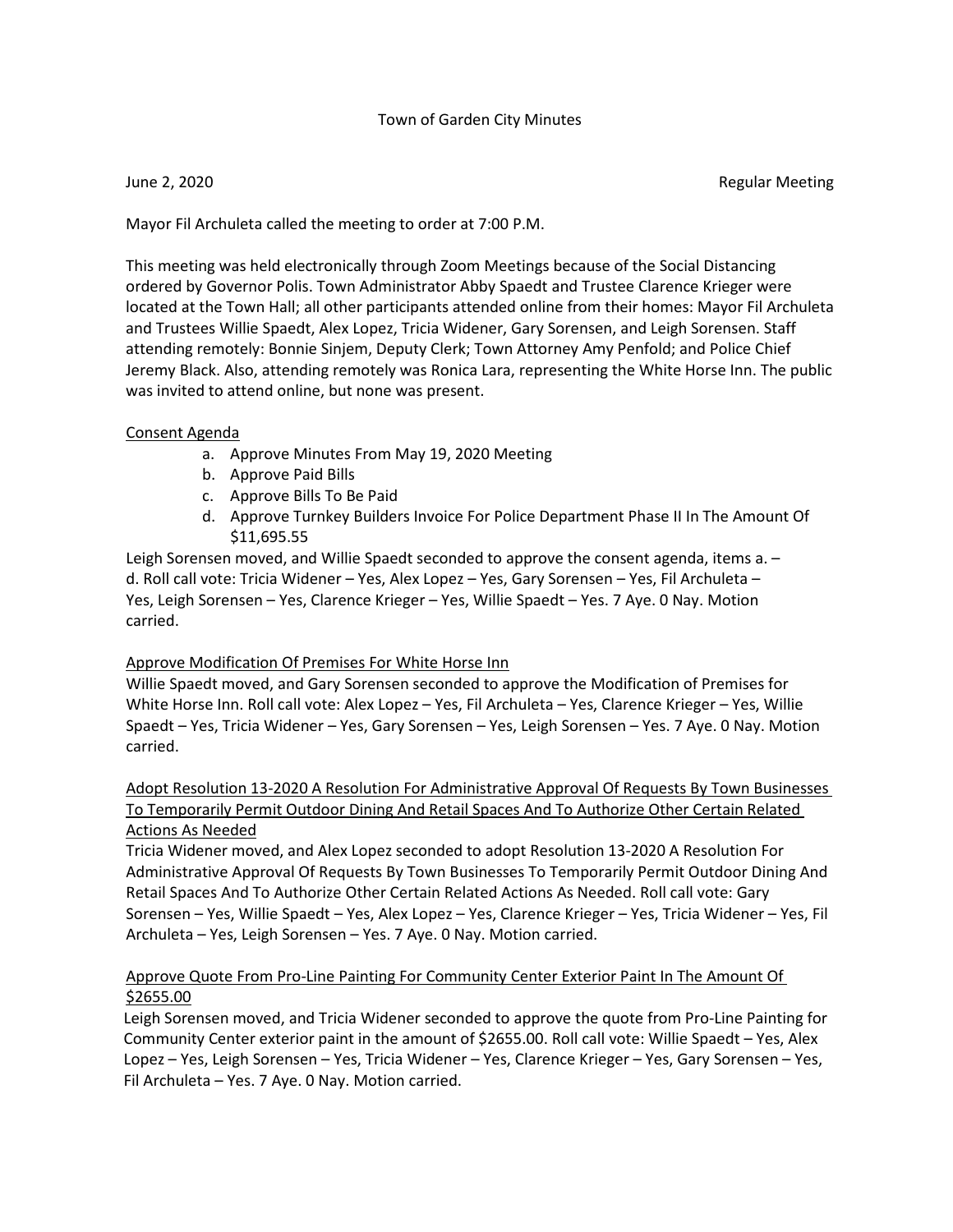Consider 2020 Mosquito Control Services Agreement From Vector Disease Control Alex Lopez moved, and Tricia Widener seconded to approve the 2020 Mosquito Control Services Agreement from Vector Disease Control. Roll call vote: Gary Sorensen – Yes, Clarence Krieger – Yes, Alex Lopez – Yes, Fil Archuleta – Yes, Tricia Widener – Yes, Leigh Sorensen – Yes, Willie Spaedt – Yes. 7 Aye. 0 Nay. Motion carried.

# Consider Town Administrator and Police Chief Salaries

## a. Town Administrator Salary

Trustee Willie Spaedt was recused from the virtual meeting room for this issue. Gary Sorensen moved, and Clarence Krieger seconded to set the Town Administrator's salary at \$92,000.00. Roll call vote: Leigh Sorensen – Yes, Clarence Krieger – Yes, Alex Lopez – Yes, Tricia Widener – Yes, Gary Sorensen – Yes, Fil Archuleta – Yes. 6 Aye. 0 Nay. Motion carried.

# b. Police Chief Salary

Gary Sorensen moved, and Clarence Krieger seconded to set the Police Chief's salary at \$85,000.00. Roll call vote: Tricia Widener – Yes, Willie Spaedt – Yes, Fil Archuleta – Yes, Alex Lopez – Yes, Gary Sorensen – Yes, Leigh Sorensen – Yes, Clarence Krieger – Yes. 7 Aye. 0 Nay. Motion carried.

## Staff Reports:

a. Town Administrators Report

Town Administrator Abby Spaedt discussed the status of current and completed projects.

- b. Police Chief's Report
	- i. Approve Quote From Radio Resource Inc. For Handheld And Patrol Vehicle Radio Upgrades In The Amount Of \$15,773.80

Alex Lopez moved, and Willie Spaedt seconded to approve the quote from Radio Resource Inc. for handheld and patrol vehicle radio upgrades in the amount of \$15,773.80. Roll call vote: Fil Archuleta – Yes, Alex Lopez – Yes, Gary Sorensen – Yes, Tricia Widener – Yes, Leigh Sorensen – Yes, Willie Spaedt – Yes, Clarence Krieger – Yes. 7 Aye. 0 Nay. Motion carried.

> ii. Approve Donation To Life Stories Child & Family Advocacy In The Amount Of \$250.00

Leigh Sorensen moved, and Willie Spaedt seconded to approve the donation to Life Stories Child & Family Advocacy in the amount of \$250.00. Roll call vote: Clarence Krieger – Yes, Fil Archuleta – Yes, Willie Spaedt – Yes, Alex Lopez – Yes, Tricia Widener – Yes, Leigh Sorensen – Yes, Gary Sorensen – Yes. 7 Aye. 0 Nay. Motion carried.

Police Chief Jeremy Black reported the department relocated transient camps out of Garden City. He also stated officers have prepared themselves for riot conditions and have agreements with surrounding police departments in case the need arises.

# c. Attorney's Report

Town Attorney Amy Penfold advised that Governor Polis issued an executive order to open public playgrounds with the limitation of 10 people at a time. Also, non-family members are to remain 6 feet apart, with frequent sanitizing of equipment. Amy will obtain further information from Public Health as it becomes available. Attorney Penfold also mentioned two cases from the Court of Appeals. The first, drivers listening to loud music that do not hear patrol car sirens during a traffic stop can still be charged with vehicular eluding. Second, a vehicle that is in the crosswalk prior to a wheelchair approaching is not at fault if the wheelchair strikes the vehicle.